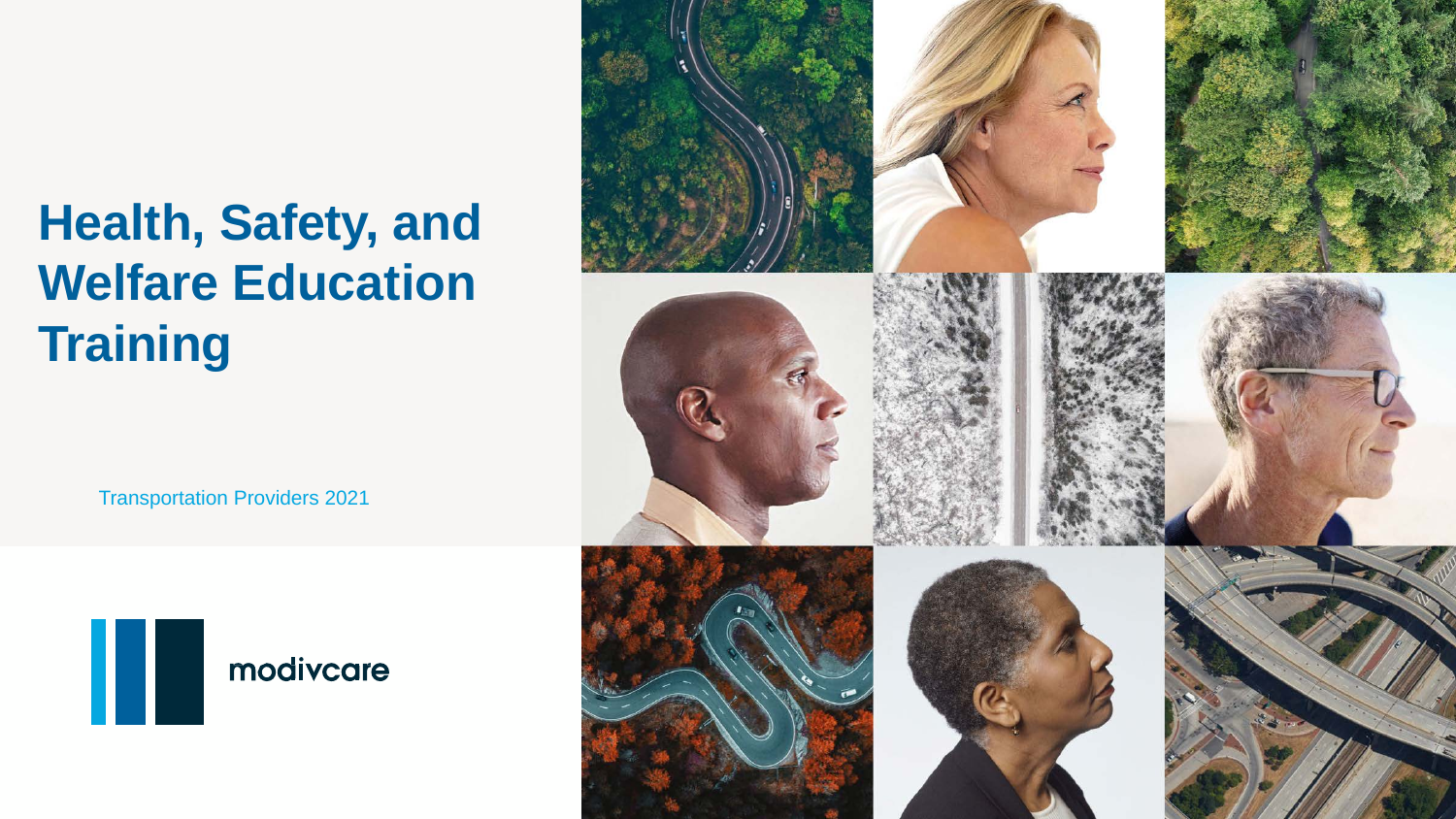## Member Rights Purpose & Policy Statement - Member Rights

### **Purpose**

*To adhere to applicable state and federal laws pertaining to Member rights, including data privacy*

### *Policy Statement*

*ModivCare recognizes that Members have certain rights that apply to their interactions with ModivCare generally* and their requests for transportation specifically. Contact Center Managers are ultimately responsible for ensuring *that Member rights are respected by Contact Center employees, and Provider Relations Directors are responsible to ensure Member rights are respectedby subcontracted Transportation Providers*

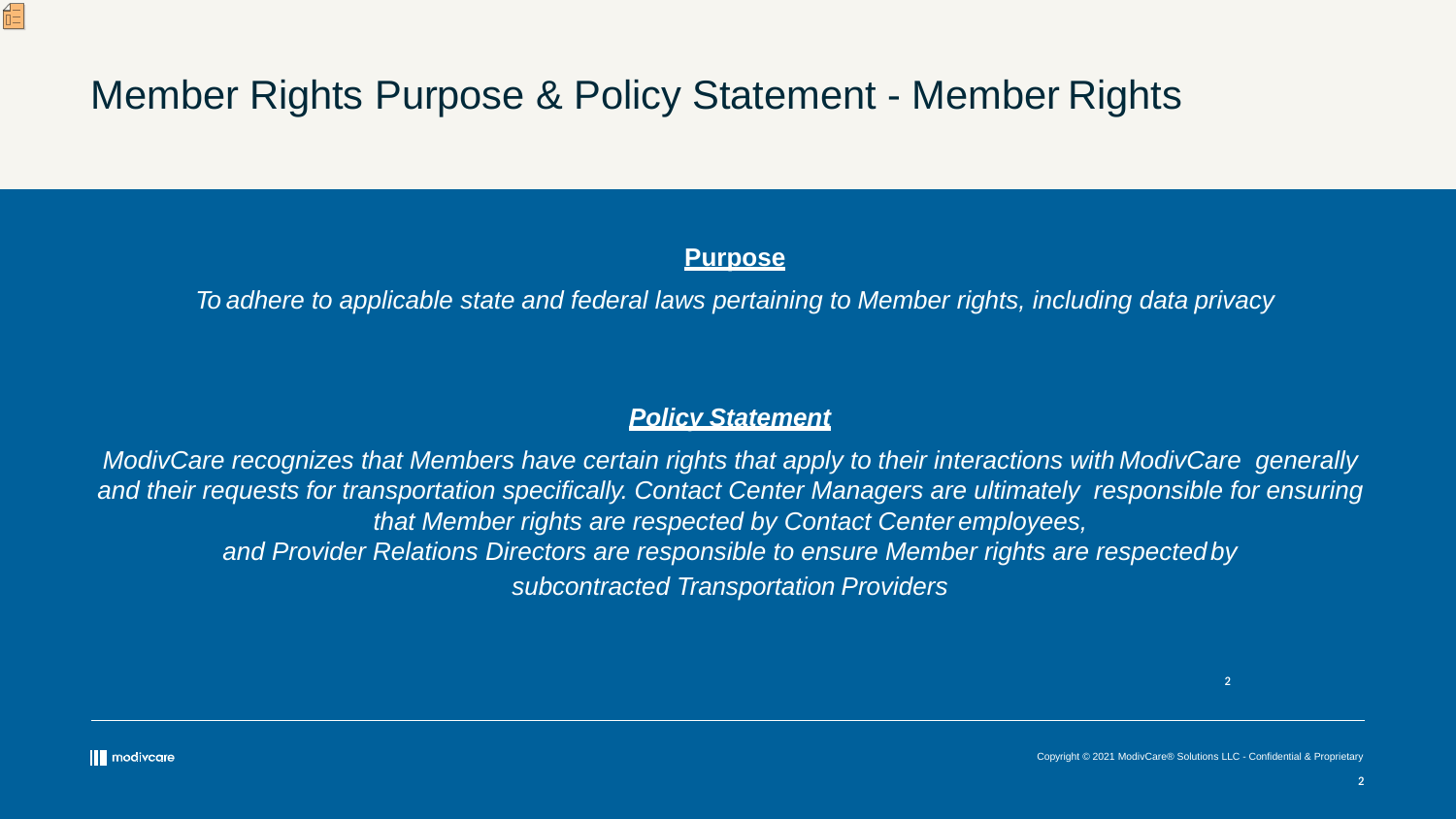**Send requests for information in these areas to the Privacy Officer at [HIPAAOfficer@modivcare.com](mailto:HIPAAOfficer@modivcare.com)** The right to be treated with respect and due consideration for the Member's dignity and privacy

## Member Rights Purpose & Policy Statement - Member Rights

## **Member rights include but are not limited to the following:**

The right to receive information on transportation options and alternatives in a manner appropriate to the Member's condition and ability to understand the information

The right to be free from any form of restraint or seclusion as a means of coercion, discipline, retaliation, or convenience, excluding seatbelts or other safety restraints required by law to be used in vehicles

The right to receive a copy of his or her transportation records, the right to request an accounting of disclosures of his or her transportation records, and the right to request that the records be amended, corrected, or restricted as allowed in 45 CFR Part 164

佢

### **Send requests for transportation records to the ModivCare Legal Department**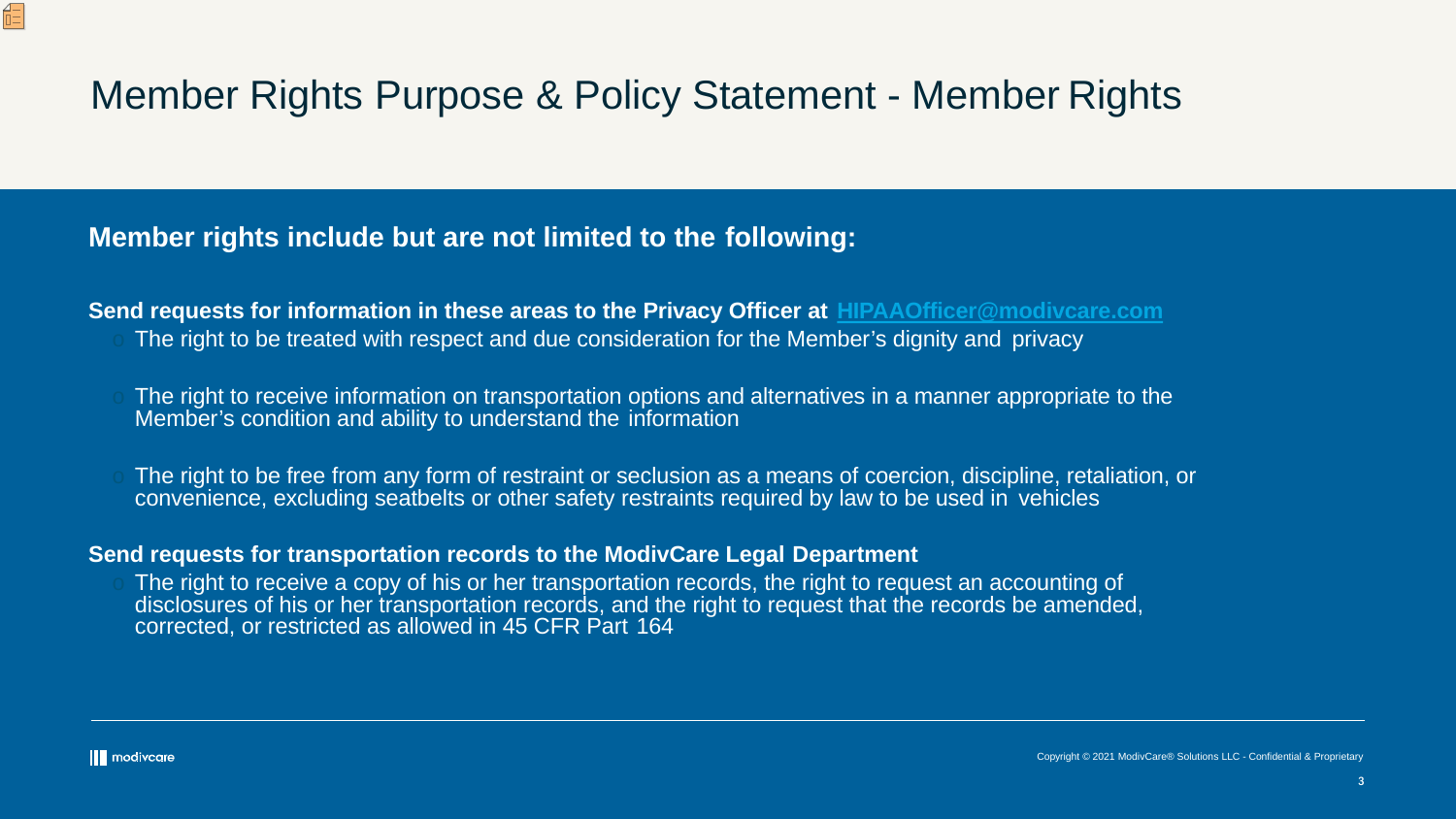## Member Rights Purpose & Policy Statement - Member Rights

## **Member rights include but are not limited to the following:** *(continued)*

- The right to language assistance services, including qualified interpreters and reasonably and typically available adaptive technology, promptly and free of charge, as required by the Patient Protection and Affordable Care Act (ACA) Section 1557
- The right to report discrimination to a designated ModivCare ACA Section 1557 Coordinator, as well as appropriate government agencies, as required by ACA Section 1557
- Freedom to exercise the rights described in this Policy without any adverse effect on the provision of services to the Member

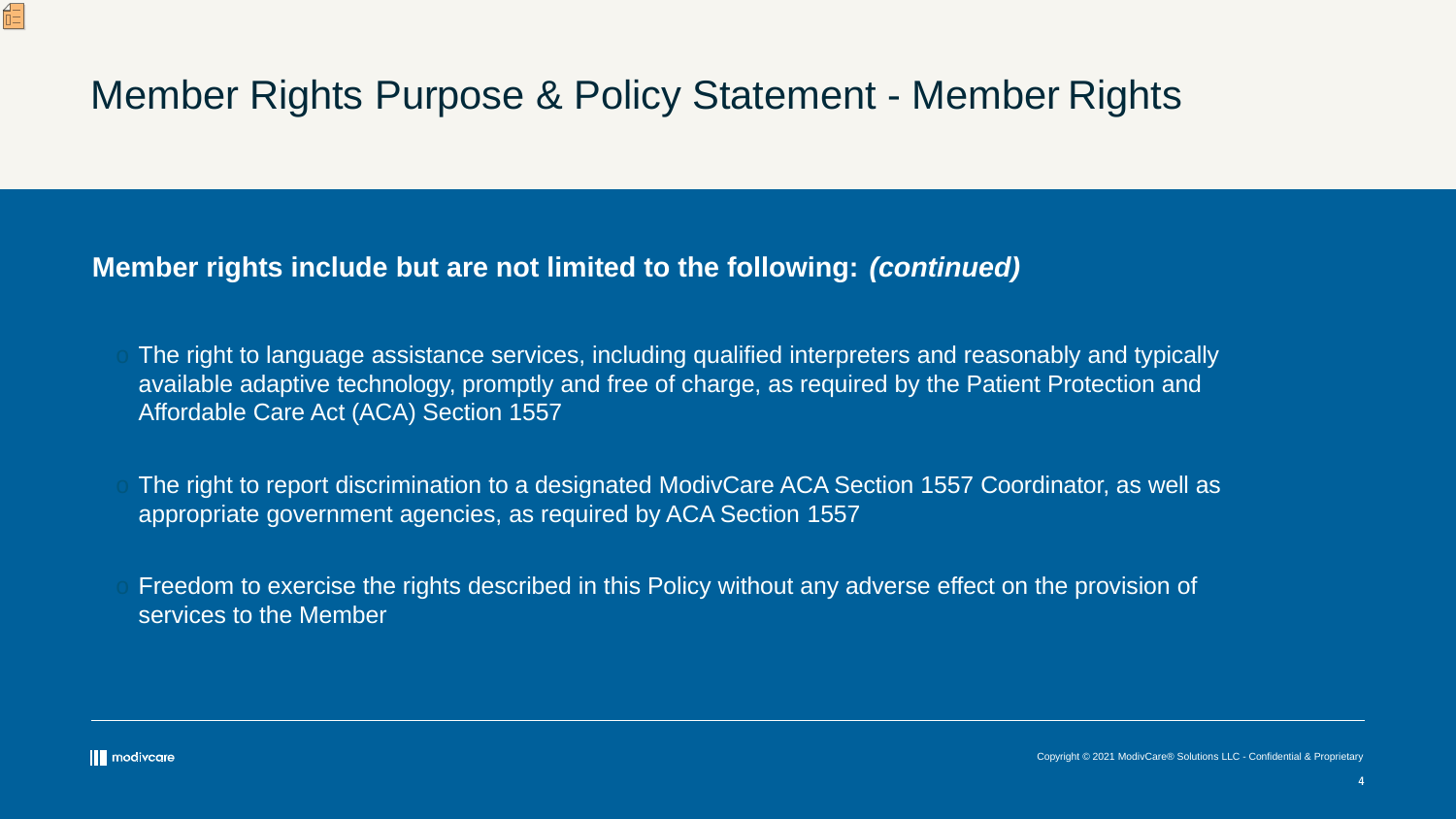# Health, Safety, and Welfare Education Training - Abuse, Neglect, & Exploitation

During the course of managing or providing Members transportation, you could hear of or observe conditions that may possibly indicate involvement in one of the following types of situations:

**Abusive** 

但

- Unhealthy
- **Unsafe**

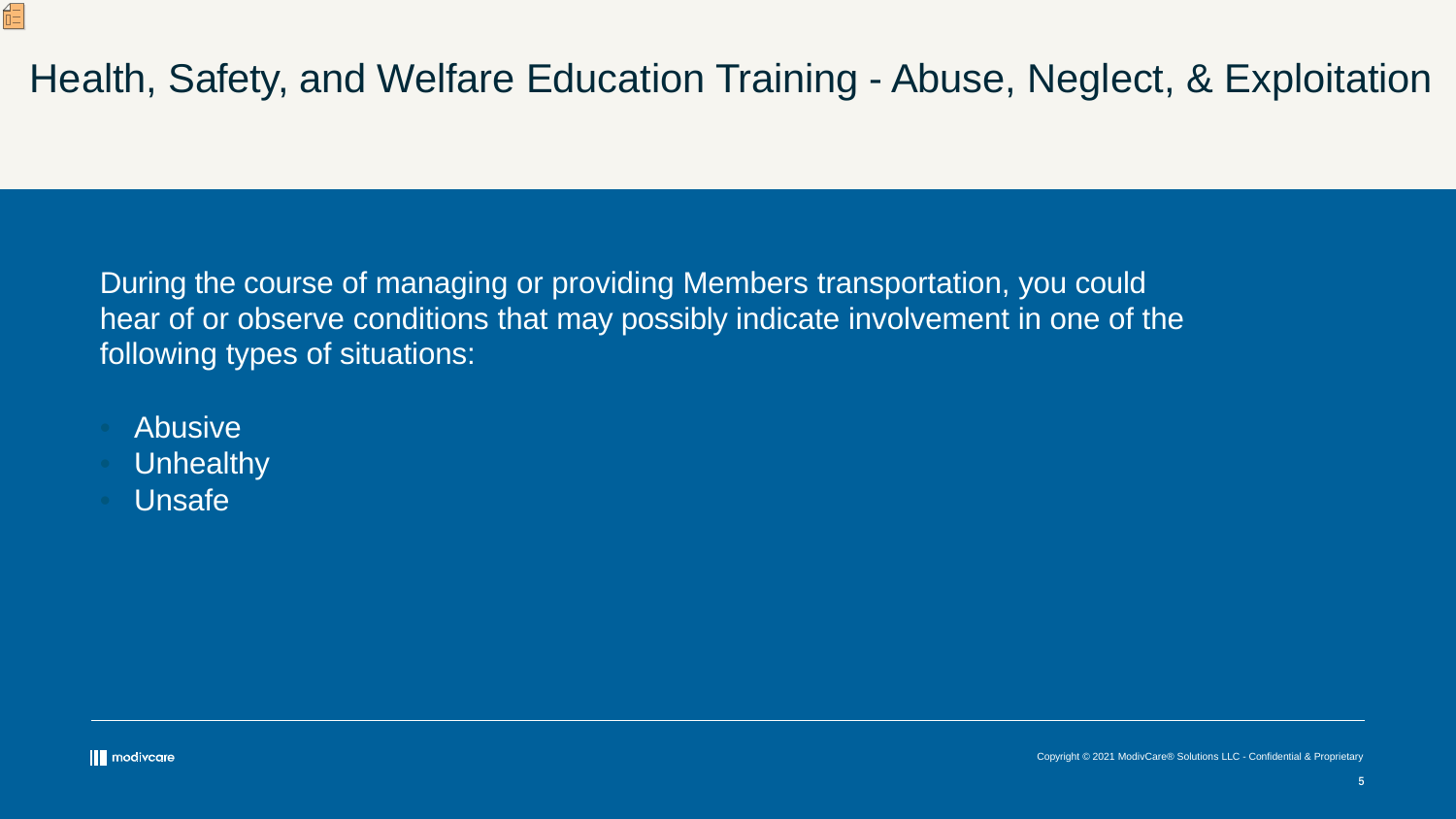# Health, Safety, and Welfare Education Training - Abuse, Neglect, & Exploitation

### **What is abuse?**

Œ

Non-accidental infliction of physical and/or emotional harm

### **Physical Abuse of a Member:**

Non-accidental use of force that results in bodily injury, pain or impairment, including but not limited to being slapped, burned, cut, bruised, or improperly physically restrained

### **Sexual Abuse of a Member:**

Includes unwanted touching, fondling, sexual threats, sexually inappropriate remarks, or other sexual activity with a Member

### **Psychological and Emotional Abuse of a Member:**

Verbal assaults, threats of maltreatment, harassment, or intimidation intended to compel the Member to engage in conduct from which he or she wishes and has a right to abstain, or to refrain from conduct in which the Member wishes and has a right to engage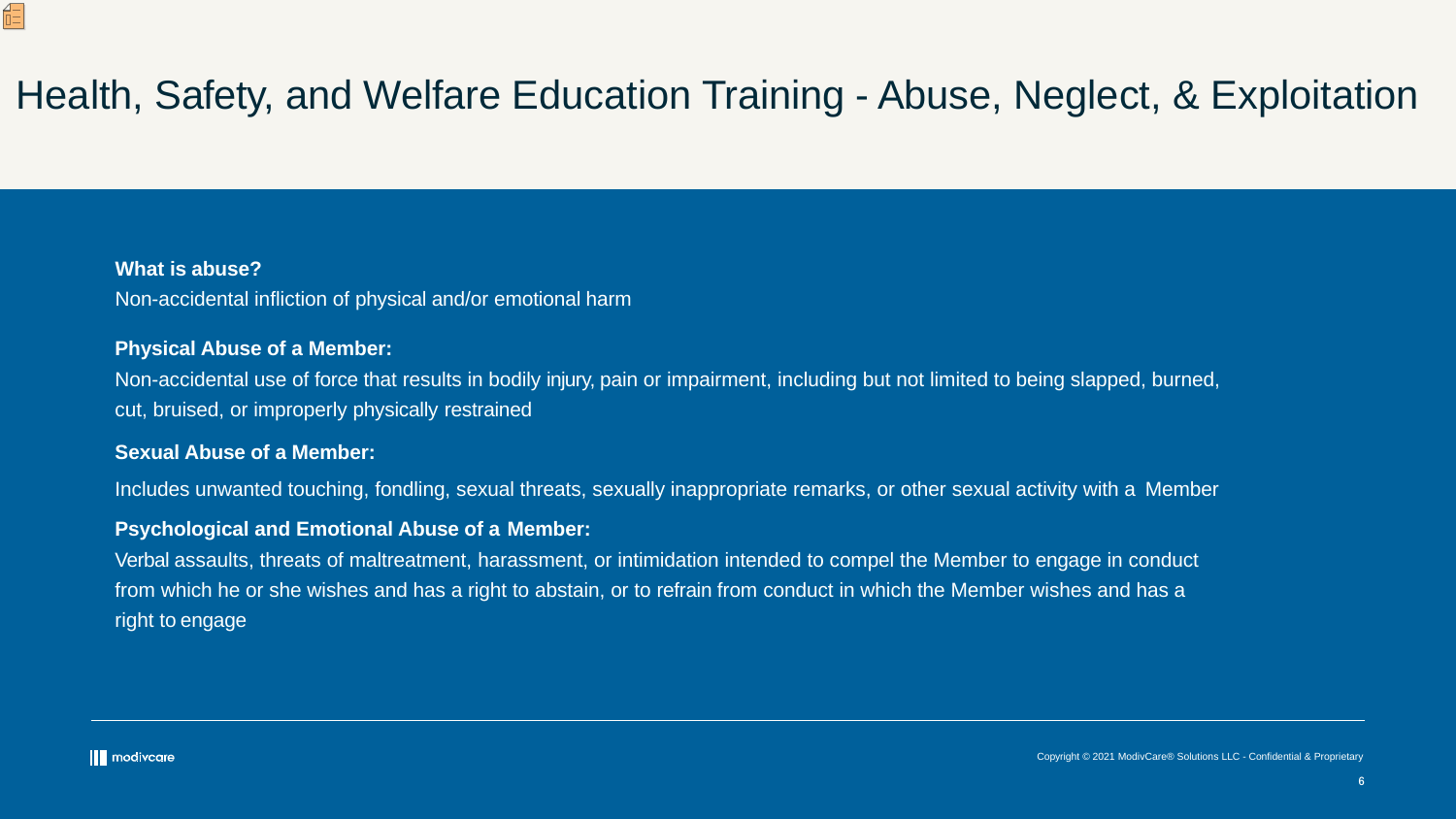# Health, Safety, and Welfare Education Training - Abuse, Neglect, & Exploitation

### **Potential Signs of Physical Abuse of a Member:**

- Sprains, dislocations, fractures, or broken bones
- Burns from cigarettes, appliances, or hot water
- Abrasions on arms, legs, or torso that resemble rope or strap marks
- Cuts, lacerations, or puncturewounds
- Fractures of long bones andribs
- Internal injuries evidenced by pain, difficulty with normal functioning of organs, and bleeding from body orifices
- Disheveled and/or unclean appearance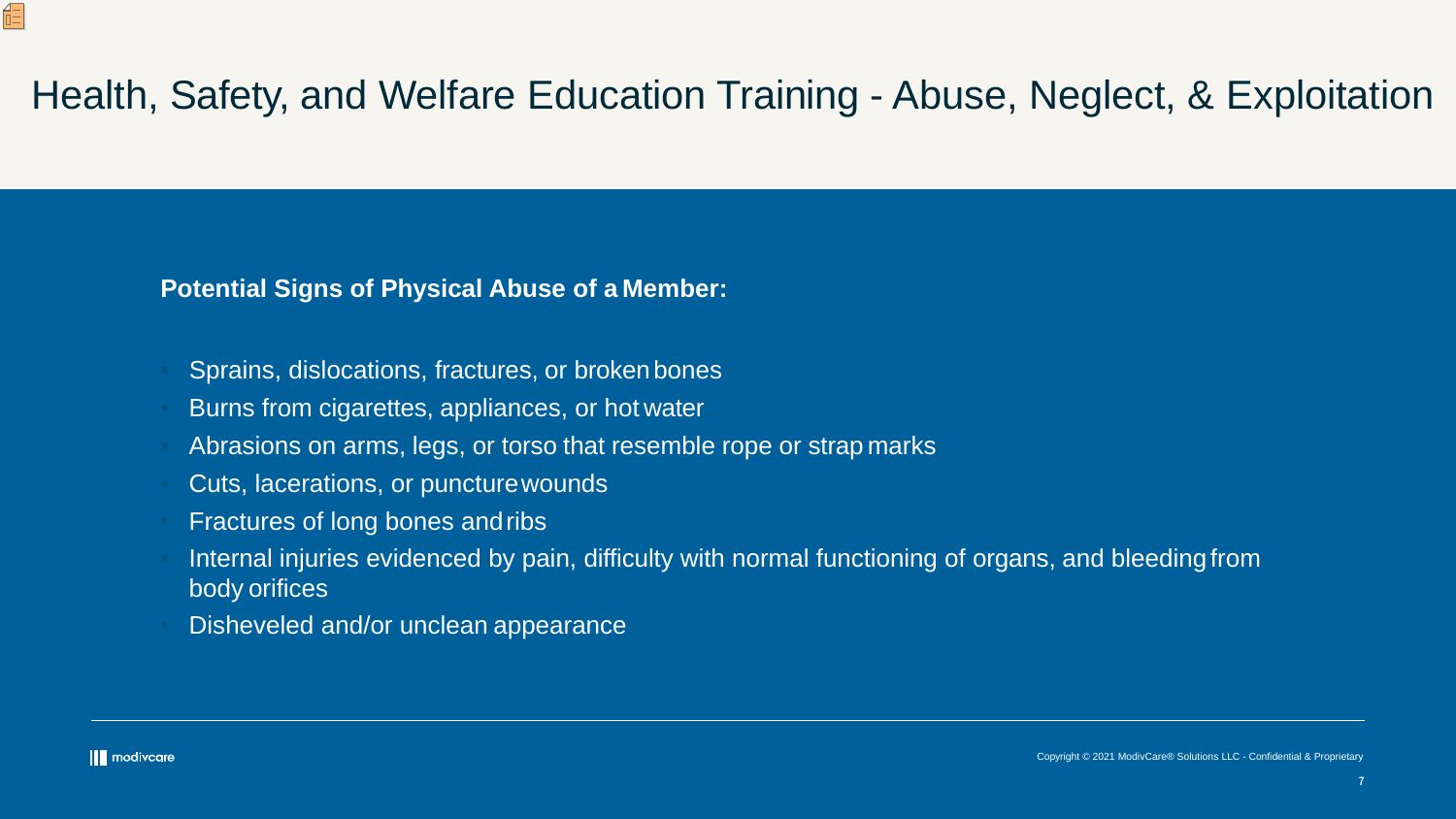# Health, Safety, and Welfare Education Training - Abuse, Neglect, & Exploitation

### **Potential Signs of Physical Abuse of aMember:**

- Bilateral, or "matching" bruises on both arms that may indicate the Member has been shaken, grabbed or restrained
- Bilateral bruising of the inner thighs that may indicate sexual abuse
- Wrap-around bruises encircling the Member's arms, legs, or torso that may indicate the individual has been physically restrained
- Clustered bruising on the trunk or another area of the body
- Bruising in the shape of an object that may have been used to inflict injury
- Multicolored bruises that may indicate the person has sustained multiple traumas over time; i.e., the presence of old and new bruises at the same time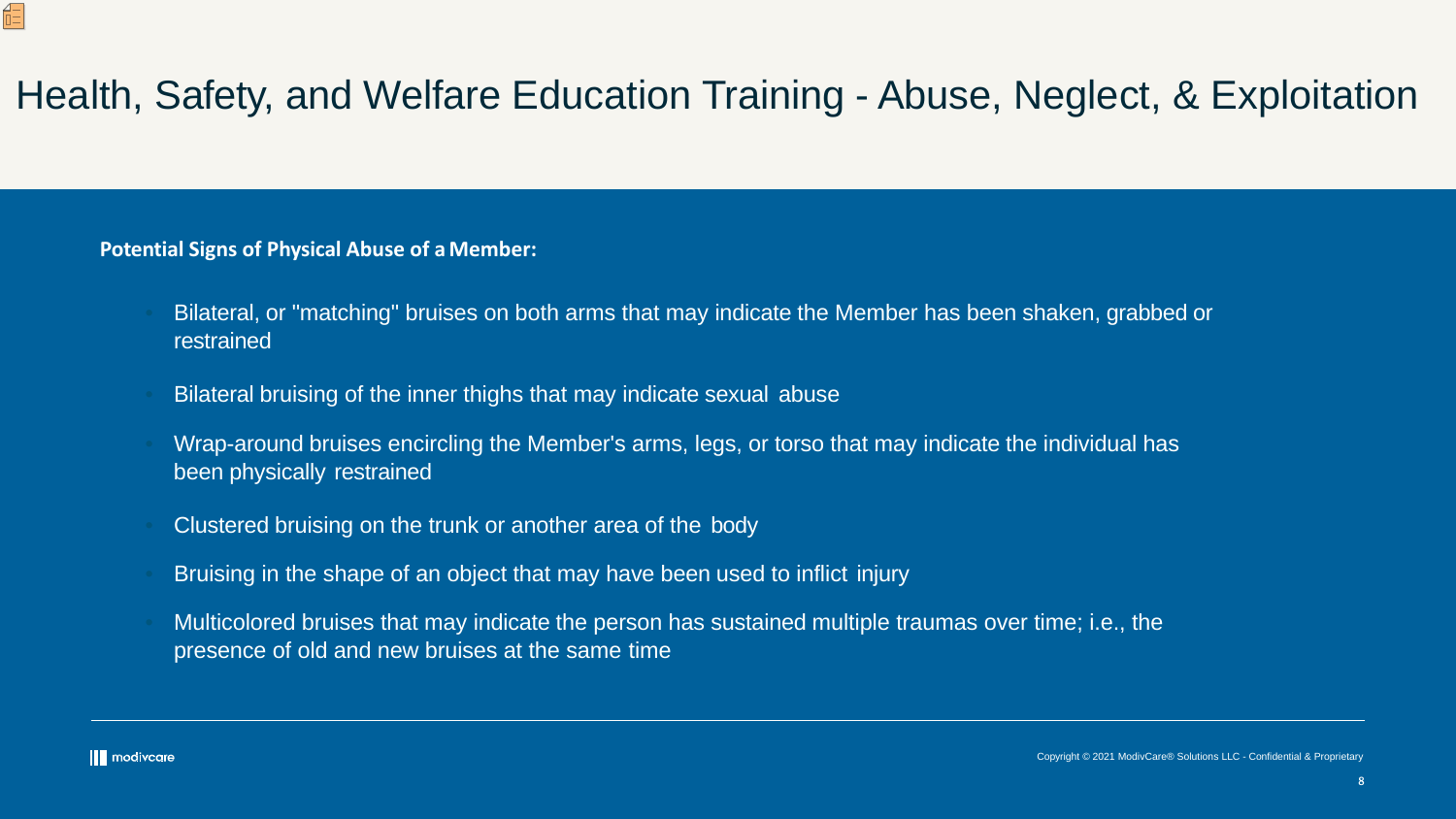- Signs of traumatic hair loss, possibly with hemorrhaging below scalp
- Signs of traumatic tooth loss
- Injuries that are incompatible with the Member's explanation
- Inconsistent or conflicting information from caregivers or family members about how injuries were sustained
- A history of similar injuries and/or numerous or suspicious hospitalizations
- A history of Member being brought to different medical facilities for treatment to prevent medical practitioners from observing patterns
- Delays between the onset of injury and seeking of medical care
- Signs of confinement (e.g., Member is locked in his or her room)

佢

# Health, Safety, and Welfare Education Training - Abuse, Neglect, & Exploitation

## **Potential Symptoms of Abuse:**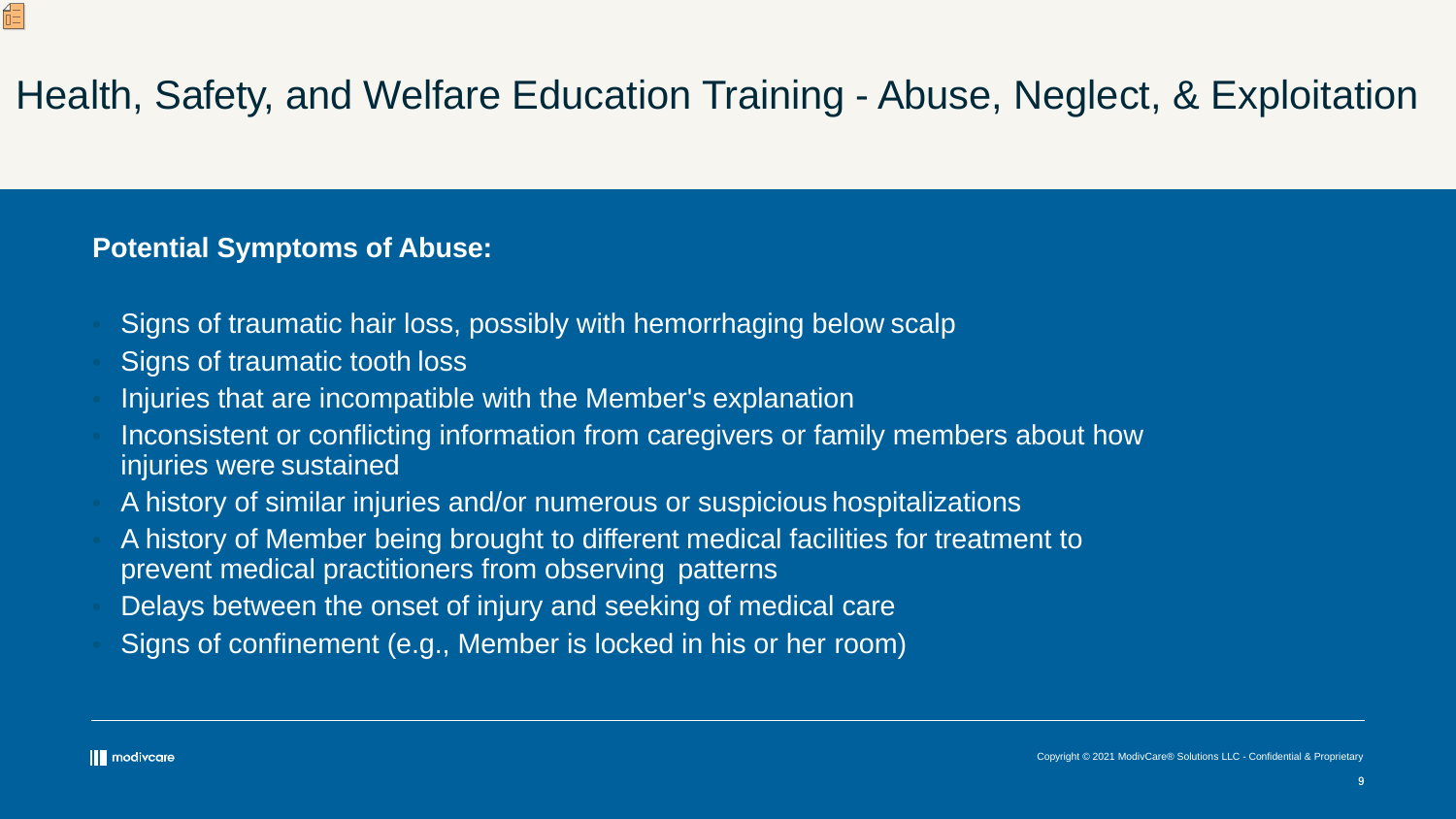- Bruises on external genitalia, inner thighs, abdomen orpelvis
- Difficulty walking or sitting not explained by other physical conditions
- Inappropriate, unusual, or aggressive sexual behavior
- Signs of psychological trauma, including excessive sleep, depression, or fearfulness

# Health, Safety, and Welfare Education Training - Abuse, Neglect, & Exploitation

Œ

## **Sexual Abuse of a Member**

## **Potential signs and symptoms of sexual abuse:**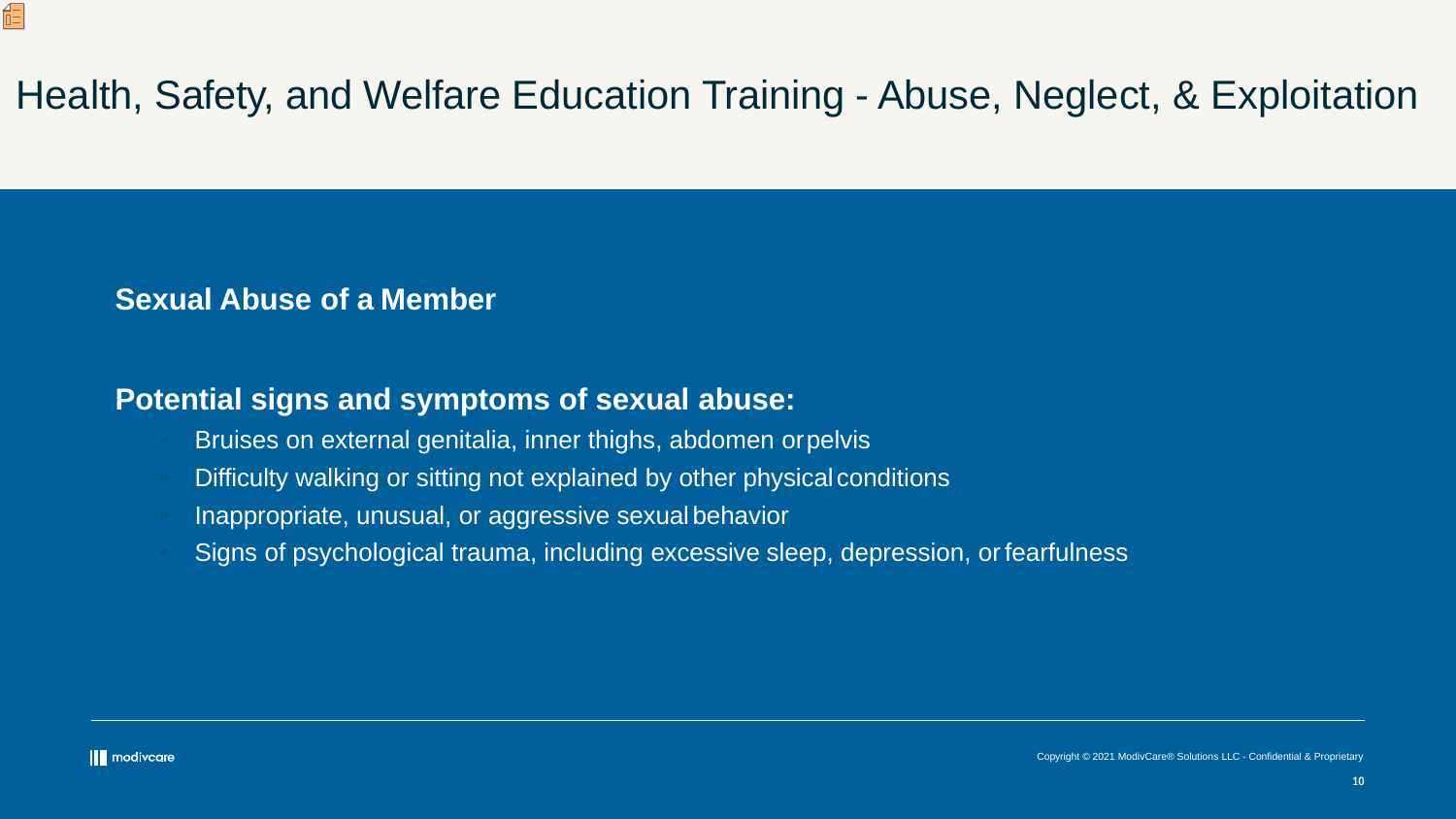# Health, Safety, and Welfare Education Training - Abuse, Neglect, & Exploitation

Includes, but is not limited to, name calling, intimidation, yelling, and swearing. May also include ridicule, coercion, and threats

## **Psychological Abuse of a Member**

## **Verbal abuse:**

佢

## **Emotional abuse:**

Verbal assaults, threats of maltreatment, harassment, or intimidation intended to compel the Member to engage in conduct from which he or she wishes and has a right to abstain, or to refrain from conduct in which the Member wishes and has a right to engage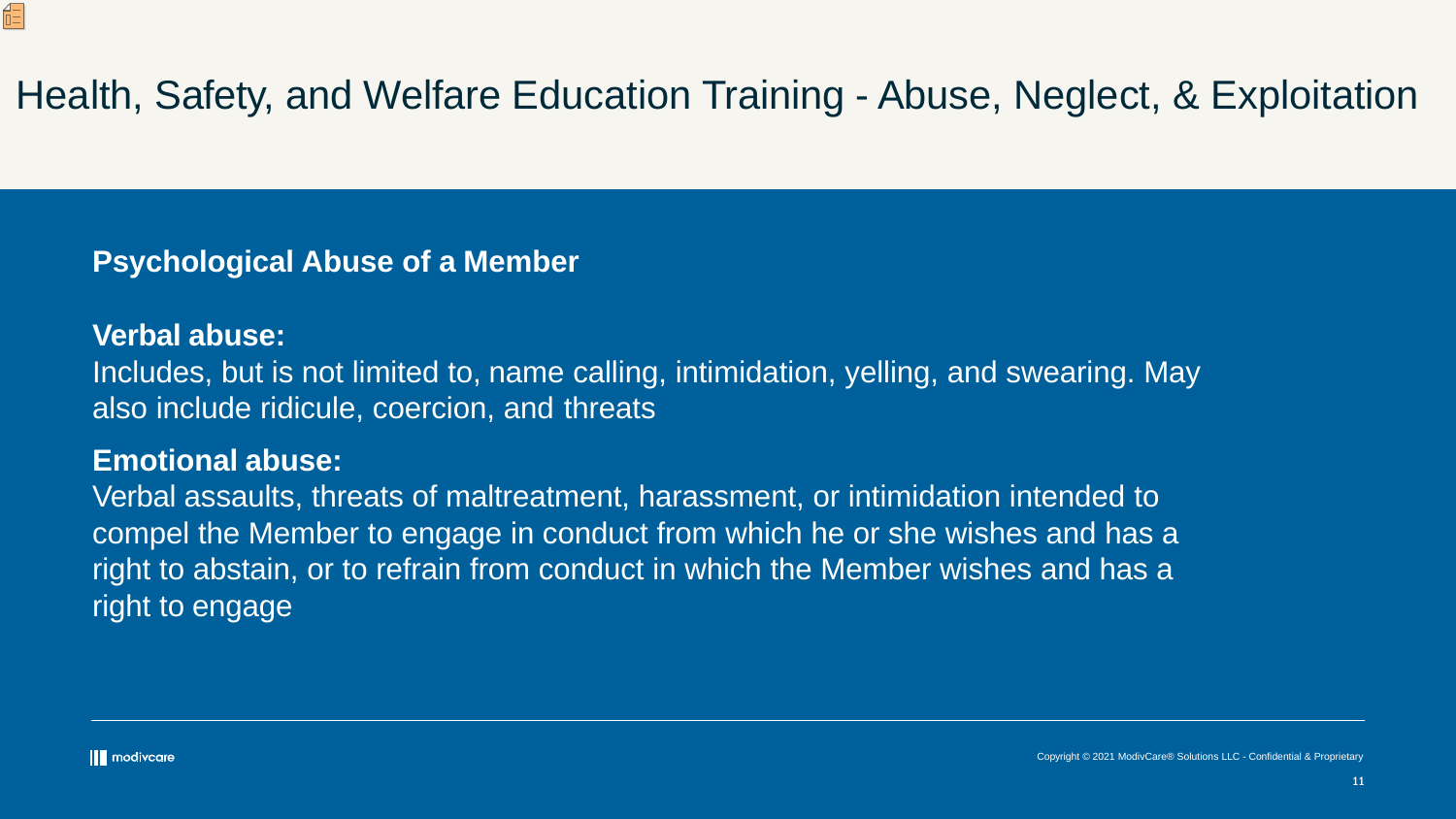# Health, Safety, and Welfare Education Training - Abuse, Neglect, & Exploitation

- Berating, ignoring, ridiculing, or cursing at a Member
- Threats of punishment or deprivation
- Member's significant weight loss or gain that cannot be attributed to other causes
- Member's stress-related conditions, including elevated blood pressure
- Isolation of a Member by abuser
- Member's depression, confusion, withdrawn, emotionally upset, or nonresponsive
- Member cowers in the presence of the suspected abuser

## **Psychological Abuse of a Member**

## **The following may be signs and symptoms of psychological abuse:**

## **Additional potential signs of psychological abuse in children:**

- Difficulty making friends or doing things with other children
- Lagging in physical, emotional, and intellectual development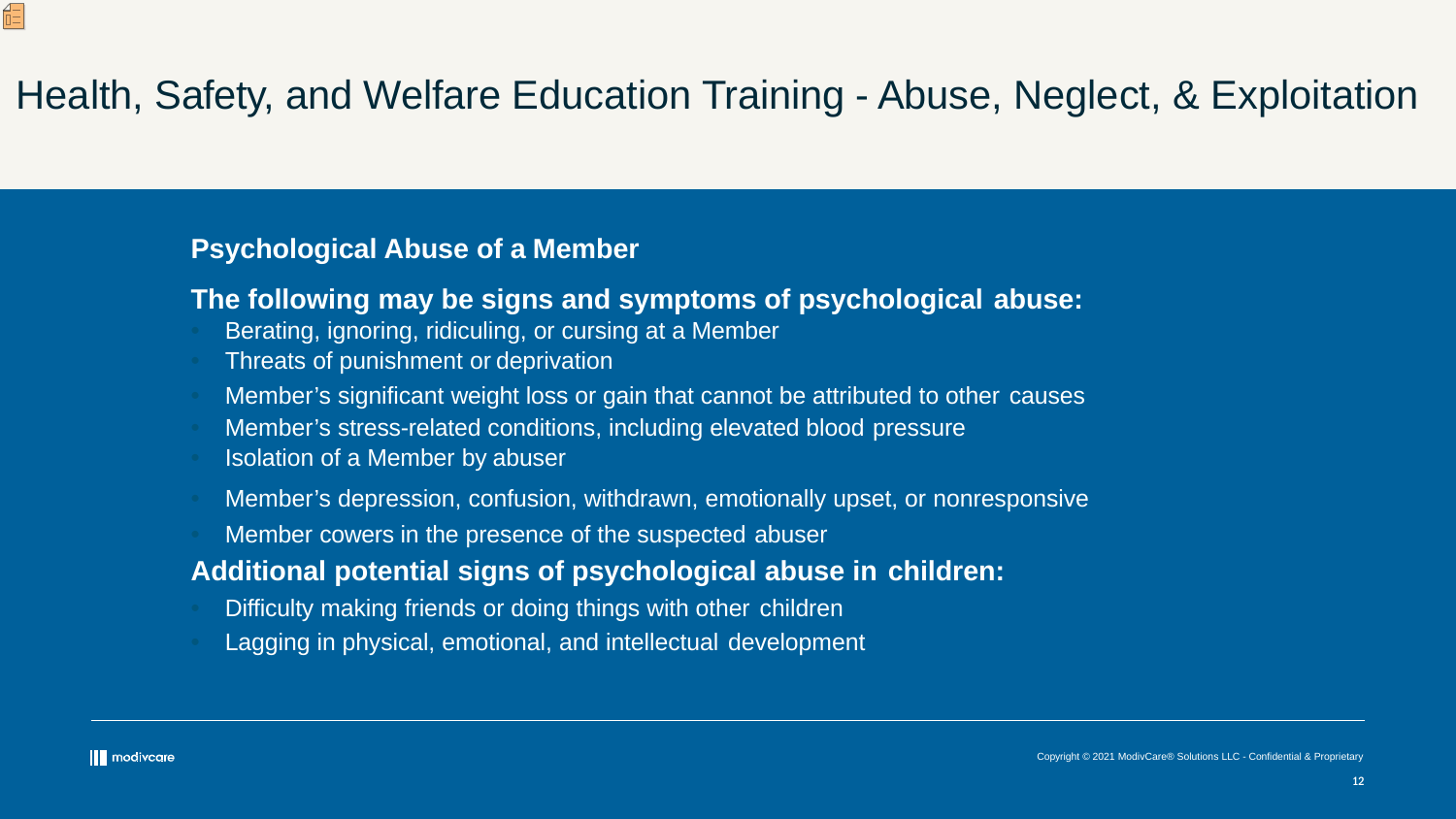# Health, Safety, and Welfare Education Training - Abuse, Neglect, & Exploitation

## **Neglect of a Member**

The failure of another individual to provide a Member with, or the willful withholding from a<br>Member of, the necessities of life including, but not limited to, food, clothing, shelter, or medical care

**Neglect** – Repeated conduct or a single incident of carelessness that results or could reasonably be expected to result in serious physical or psychological/emotional injury or substantial risk of death

**Self-Neglect –** Individual does not attend to his/her own basic needs, such as personal hygiene, appropriate clothing, feeding, or tending appropriately to medical conditions

**Passive Neglect –** A caregiver's failure to provide a Member with the necessities of life including, but not limited to, food, clothing, shelter, or medical care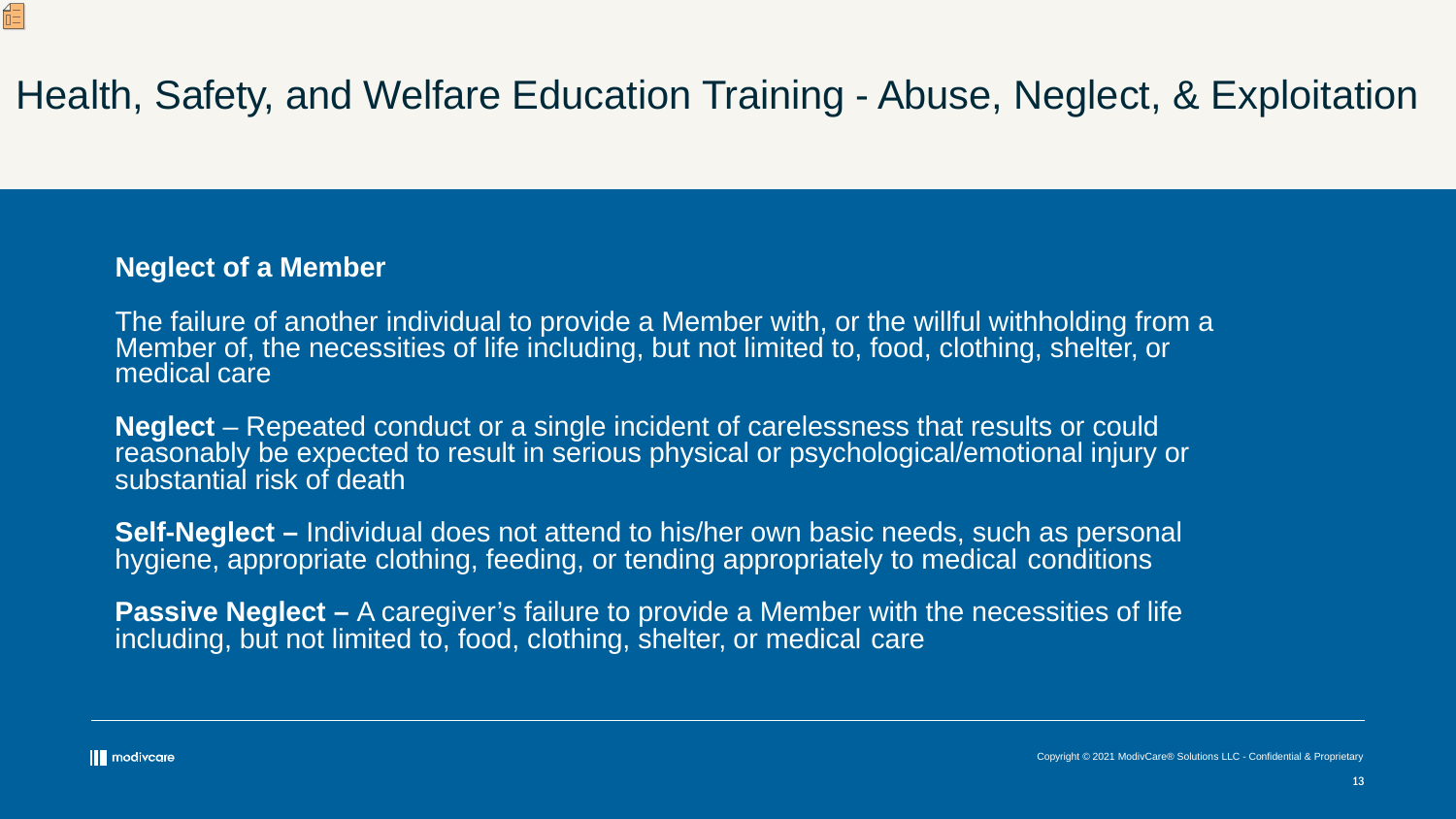# Health, Safety, and Welfare Education Training - Abuse, Neglect, & Exploitation

**The Following May Indicate Neglect of Member:**

- Weight loss that cannot be explained by other causes
- Uncommon pressure sores or ulcers
- Evidence of inadequate or inappropriate use of medication
- Personal hygiene is neglected
- Emotional withdrawal
- Lack of assistance with eating, drinking, walking, bathing, and participating in activities
- Little or no response to requests for personal assistance

**The presence of a single risk factor or caregiver contributing factor does not, by itself, indicate that abuse or neglect is occurring or is likely to occur. It may, however, indicate the need for measures to be taken to reduce the potential for abuse or neglect in the future.**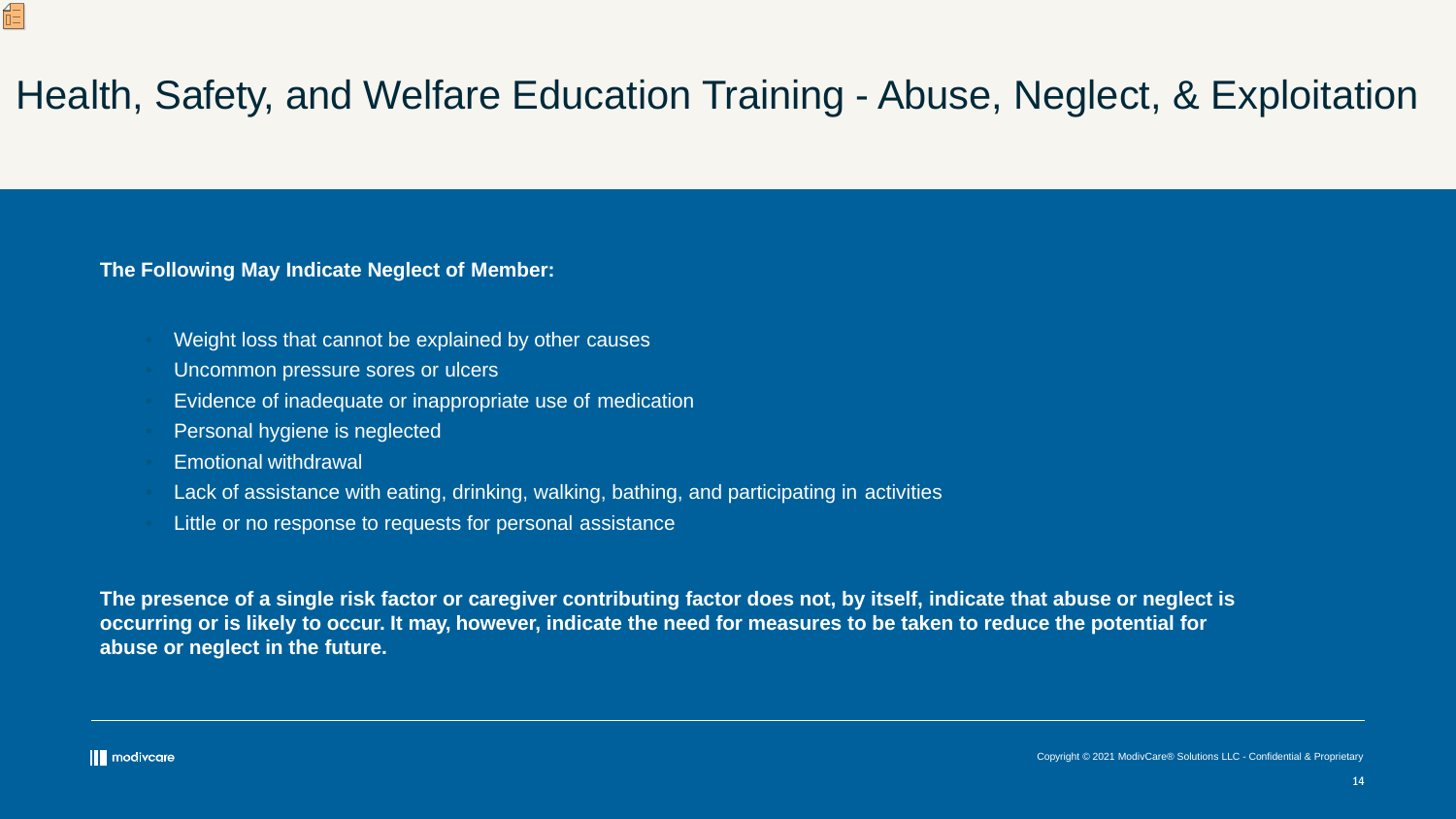# Health, Safety, and Welfare Education Training - Abuse, Neglect, & Exploitation

### **Exploitation of a Member**

佢

The illegal use of a Member's assets or resources, which includes, but is not limited to, misappropriation of assets or resources of the alleged victim by undue influence, by breach of fiduciary relationship, by fraud, deception, extortion, or in a manner contrary to law. This slide shows circumstances that can occur when someone is being exploited.

- Caregiver expresses excessive interest in the amount of money being spent on the Member
- The member is not given the opportunity to speak for himself/herself
- The Caregiver speaks about Member's situation without the presence or participation of the Member
- Caregiver has an attitude of indifference or anger toward the Member
- Member is blamed for his or her condition
- Show of aggressive behavior toward the Member, including threatening, insulting, or harassing the member
- Member belongings or property are missing
- Suspicious signatures on checks or other Member documents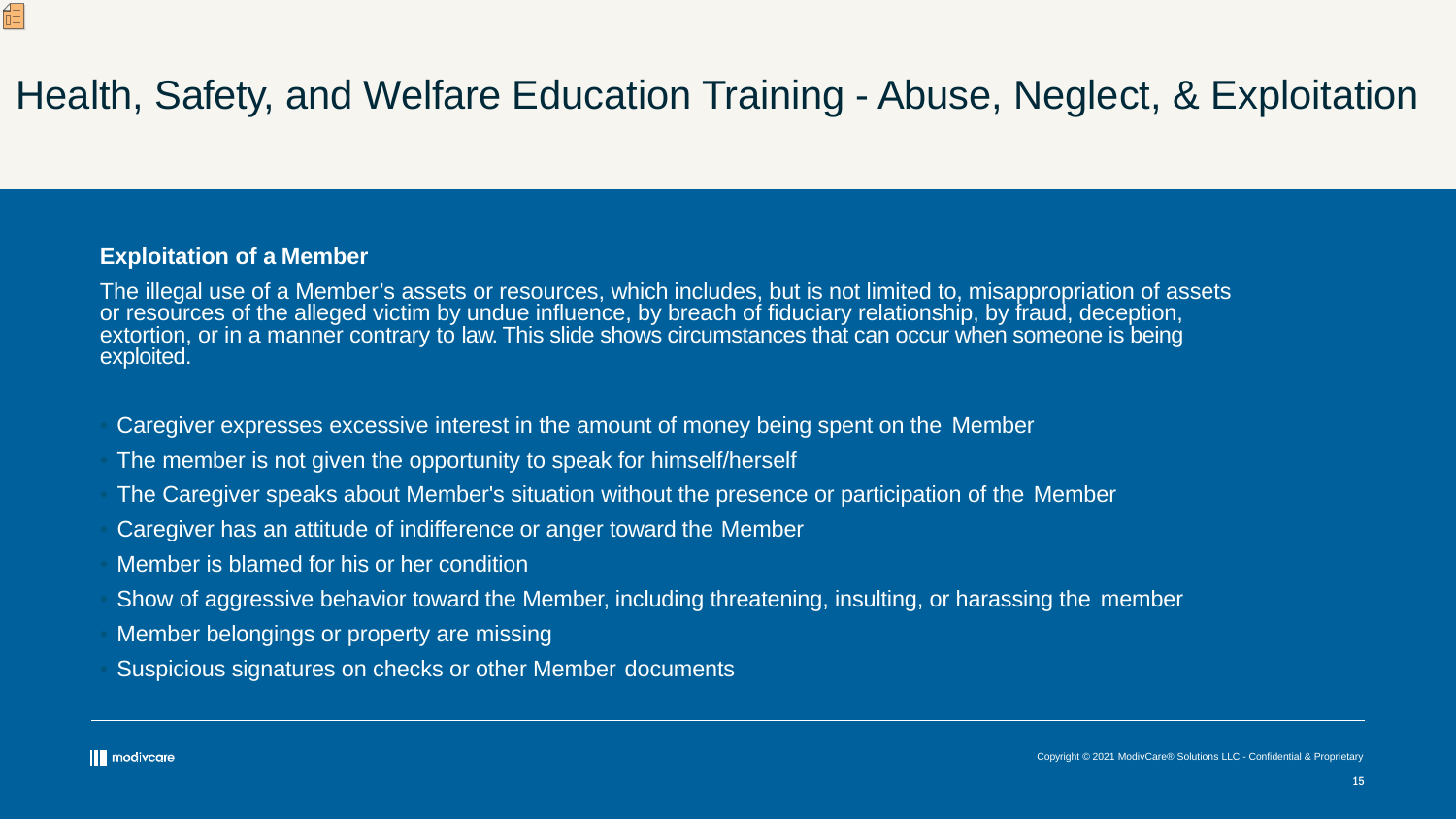- Dependency on others for personal care
- Dependency on others for financial management
- Isolation from information about own rights and health
- Diminished mental capacity
- Serious health problems
- Taking medications that affect cognitive status
- Depression, anxiety, or fearfulness
- Recent losses, including the loss of a spouse, home, or friend

Œ

# Health, Safety, and Welfare Education Training - Abuse, Neglect, & Exploitation

### **Abuse, Neglect, and Exploitation – Risk Factors:**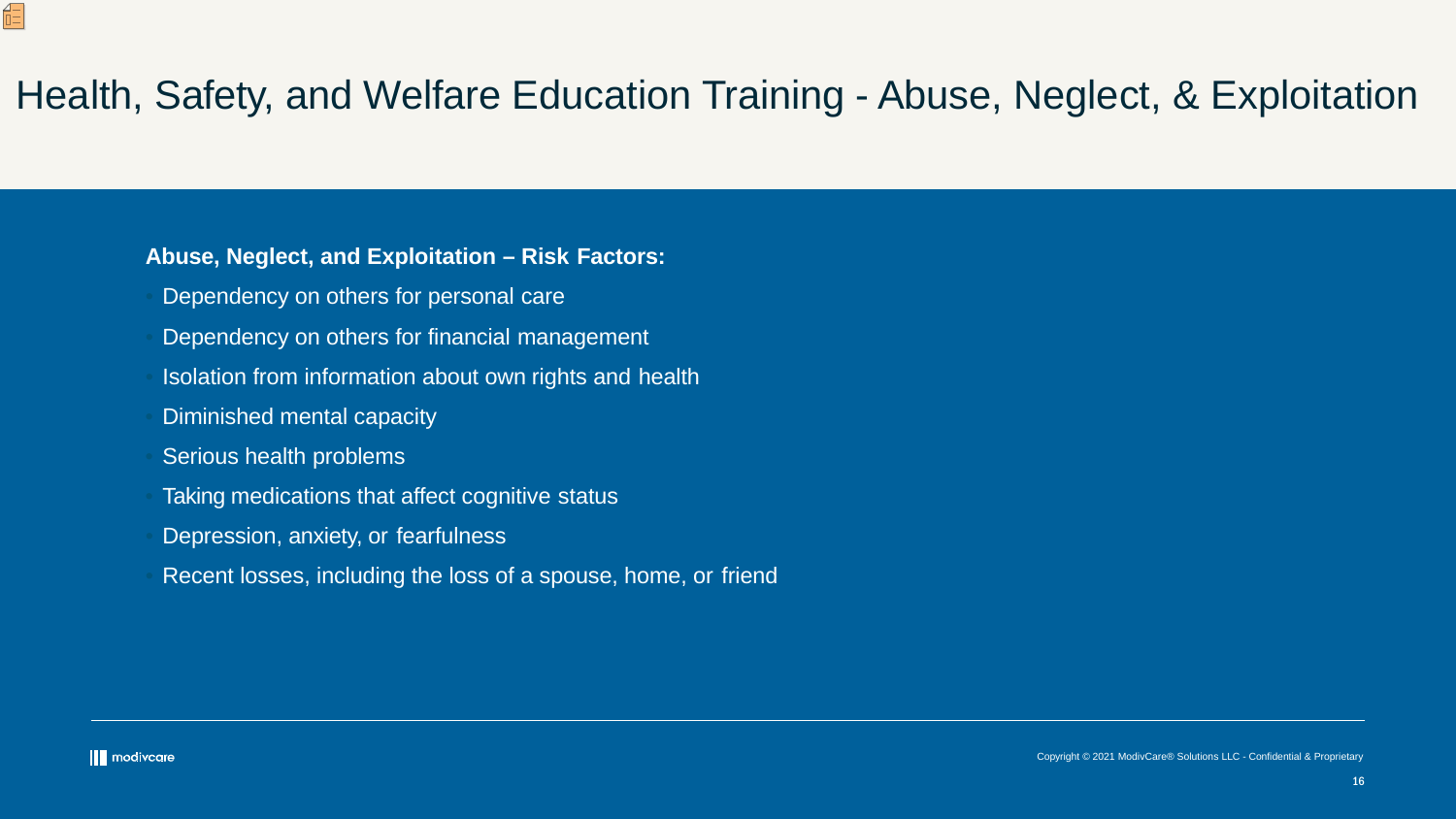# Health, Safety, and Welfare Education Training - Reporting

### **What is a Mandated Reporter?**

While ModivCare team members and subcontracted partners are not considered "legally mandated reporters", we will report all suspected abuse, neglect, or exploitation that we become aware of, from whatever source, in the course of managing Members' transportation.

- Increased frequency of care coordination face-to-face visits
- Educate the Member on the types, risks factors, associated traits, and symptoms of abuse, neglect, and exploitation, as well as options for reporting abuse and neglect, including through the care manager or through support agencies, such as Adult Protective Services
- Alert the Member's providers, including home and community-based services (HCBS) providers, of the need for heightened vigilance and surveillance, and review of the procedures for notifying the care manager of suspected abuse or neglect
- Seek arrangements for respite for unpaid caregivers, to be provided for in the plan ofcare
- Increase informal social support for Member through use of community activities or resources; e.g., senior centers, support group or worship attendance
- Refer Member, family, or caregiver to mental health/substance abuse treatment
- Refer Member to social service agency if family resources are severely limited

### **How to Report:**

Œ

If you suspect or a Member tells you that they are suffering from abuse, neglect, or exploitation, you should immediately report it to your supervisor or manager. The appropriate party will communicate with the plan or care coordinator.

The following are ways that the Member's health plan or care coordinator may help: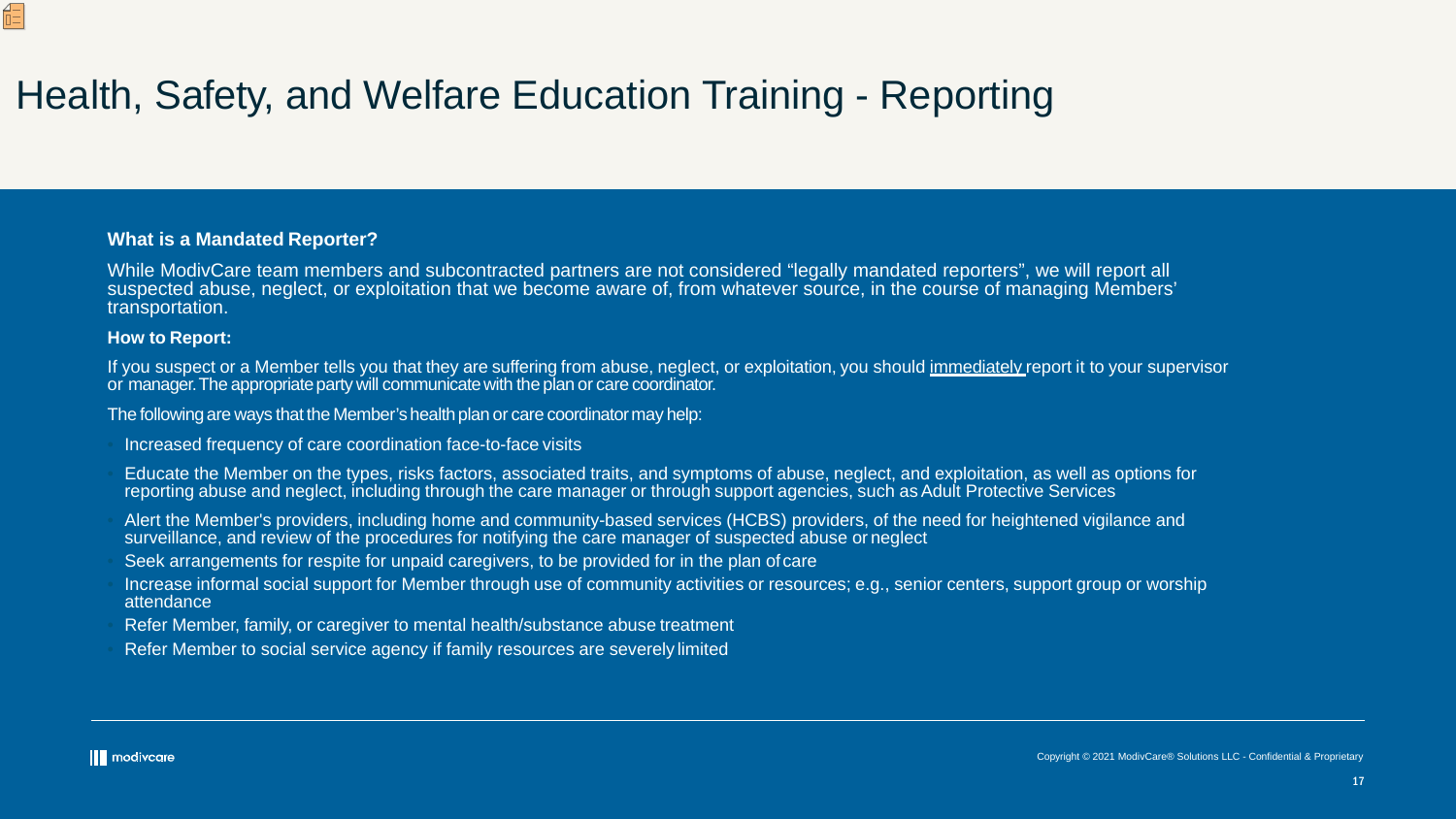# Health, Safety, and Welfare Education Training - Reporting

### **General Reporting Requirements (state requirements may differ):**

- Can you identify the person being abused? If known, provide address and/or location.
- What is the approximate age of the adult?
- Does an emergency exist?
- Can you describe the circumstances of the alleged abuse, neglect, or exploitation?
- What are the names and relationships of other members in the household, if applicable?
- Is the adult incapacitated?
- Do you know the name and address of the caregiver, if applicable?
- Do you know the name and relationship of the alleged perpetrators?
- Are there other people who may have knowledge of the adult?
- Do you know the name of the adult's physicians?
- What is your name, address, phone number? (You can report anonymously.)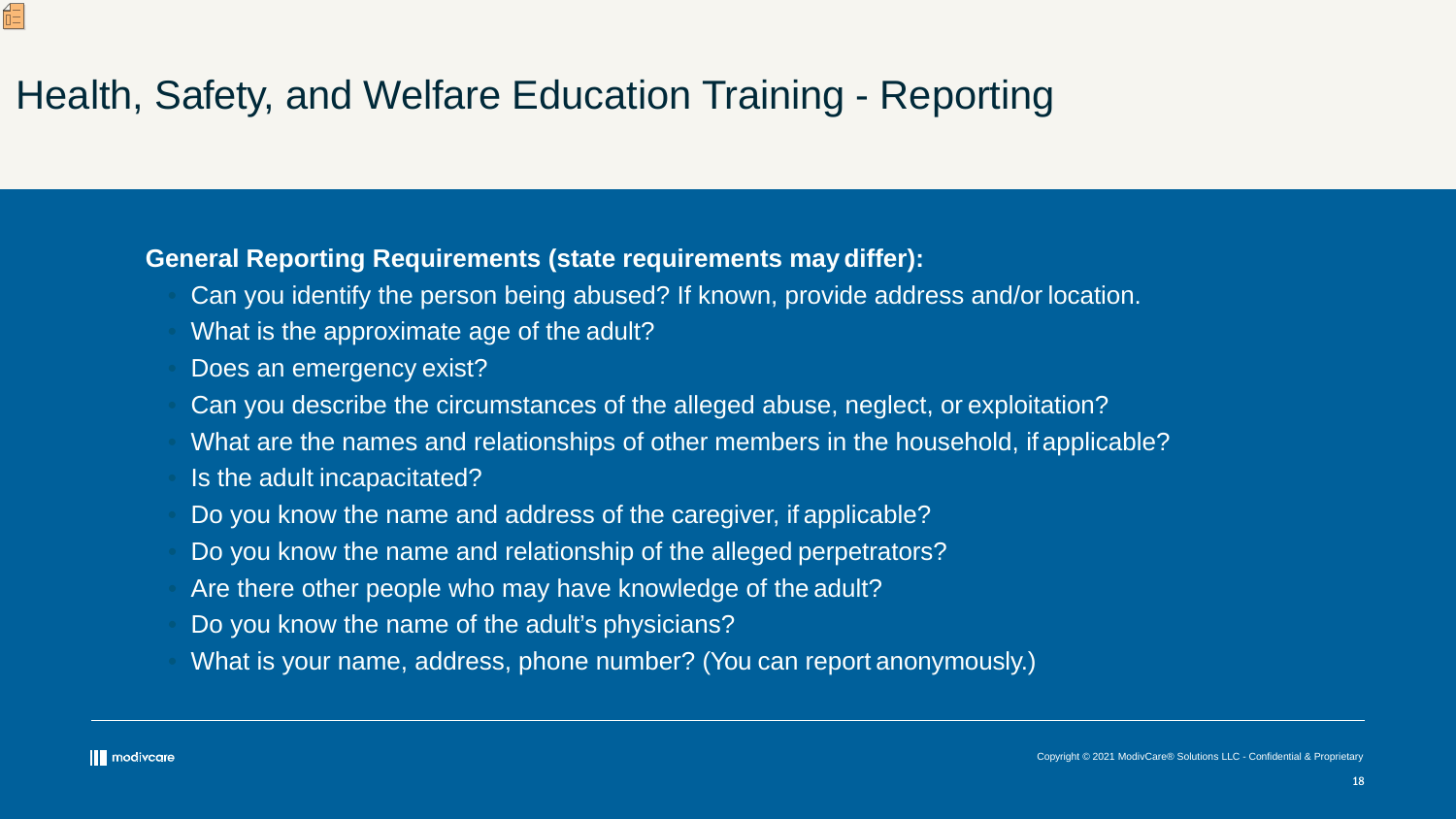# Health, Safety, and Welfare Education Training - Reporting

### Critical Incidents

**A reportable incident involves abuse, neglect, or exploitation of an eligible recipient or Member and encompasses a full range of health care services**

Three Primary Types of Critical Incidents:

• Abuse

Œ

- Neglect
- Exploitation

### **All ModivCare contracts state the following in reference to critical incidents**

"Involves health, safety, abuse, or possible violation of the law or Member makes complaint in writing". **We are required to report critical incidents either on the same day received or within 24 hours**

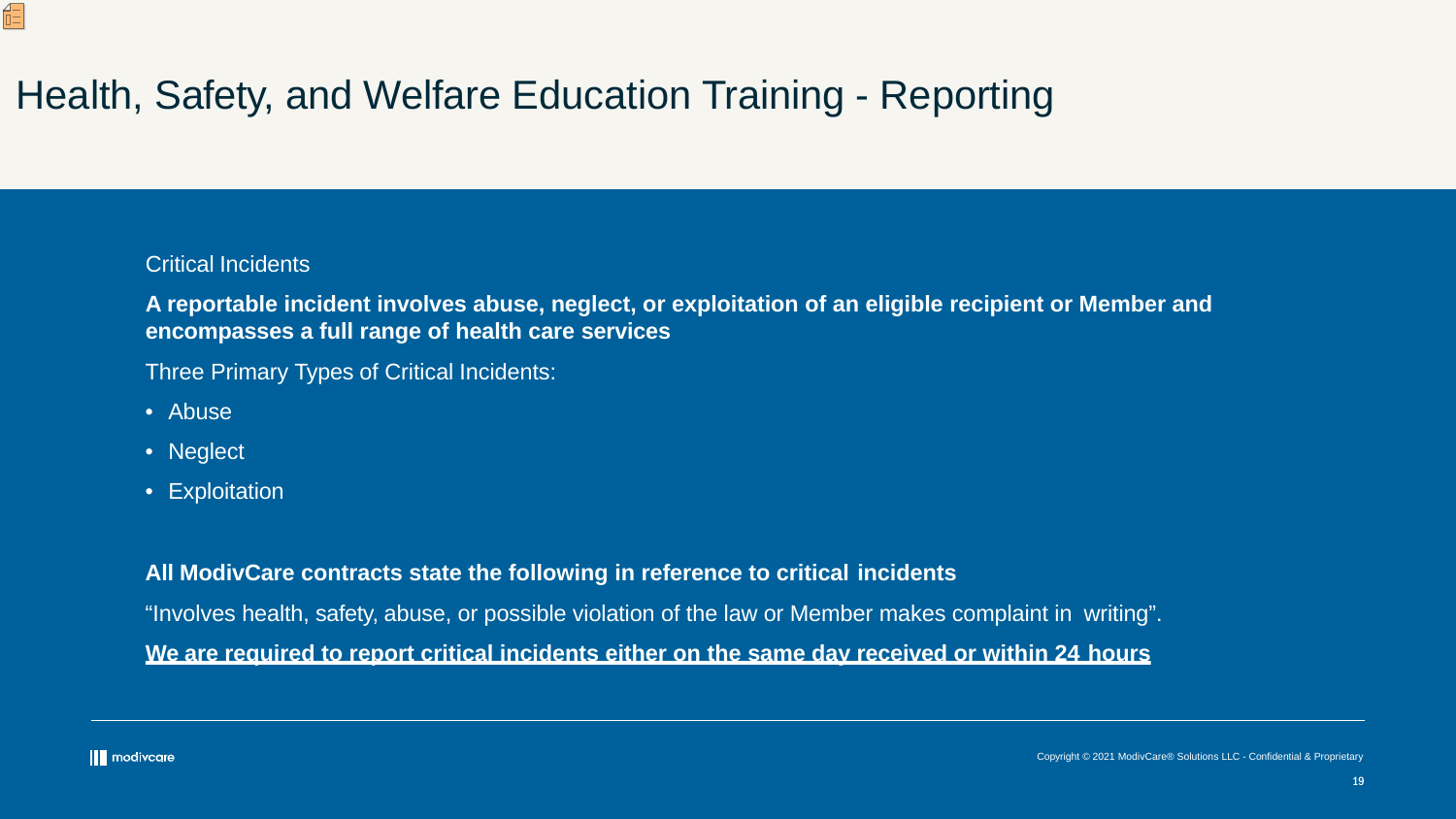# **Types of Critical Incidents**

### **Neglect**

- **Passive Neglect**
- Active/Willful Neglect
- Self-Neglect

### **Behavioral Issues**

- Member is missing
- Member is in possession of a weapon
- Member displays physically aggressive behavior
- Suicide attempt by member
- Suicide ideation / threat by member
- Property damage by member of \$50 or more

### **Criminal Act/Law Enforcement**

- Misappropriation of property
- Financial
- **Sexual Exploitation**

- Member arrested / charged with a crime
- Provider arrested / charged with a crime
- Placement into a correctional facility
- Fraudulent activities by member, provider, caregiver
- Theft of member property or provider property by member

### **Sexual Misconduct**

- Any crime that occurs on the facility property
- Loss of electrical power in excess of an hour
- **Evacuation of residents**
- Physical injury to residents during a mechanical failure or force of nature
- Fire alarm activation with injuries or damage to the apartment

- Sexual harassment
- Sexual problematic behavior

### **Abuse**

- Physical
- Sexual
- Emotional/Verbal/Self

### **Medical/Psychiatric**

- Medical/Psychiatric Emergency
- Self Inflicted Injury

### **Environmental Hazards**

Fire/Natural Disaster damage or affected

**Other** 

### **Exploitation**

### **Nursing Home**

### **Other**

- Media involvement / media inquiry
- Threats made against agency/ BCBS employee
- Falsification of credentials or records
- Report against state agency/ BCBS employee
- Bribery or attempted bribery of state agency / BCBS employee
- Significant medical event for member or provider
- **Restraint**
- **Seclusion**
- **Restrictive Interventions**

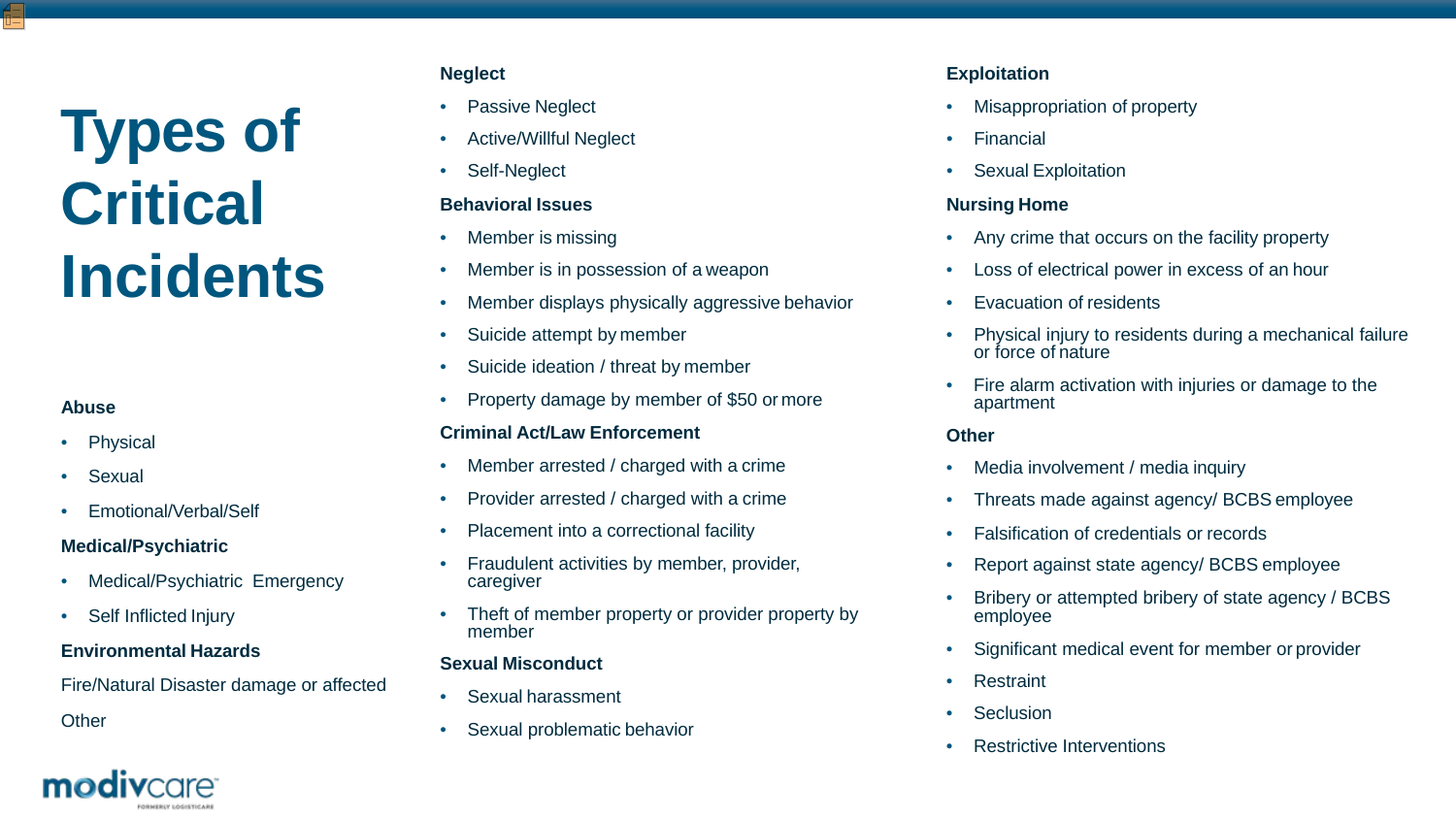## Health, Safety, and Welfare Education Training - Reporting

### **Texas Reporting Requirements**

- **Suspected Abuse, Neglect, or Exploitation critical incidents are required to be reported to the following State Agencies:**
- •Texas Department of Family and Protective Services Abuse and Neglect Hotline **800-252-5400** (voice) **TTY:711**

- Physical injury that results in substantial harm to the child, or the genuine threat of substantial harm from physical injury to the child, including any injury that is at variance with the history or explanation given. This does not include an accident or reasonable discipline by a parent, guardian, or managing possessory conservator that does not expose the child to a substantial risk of harm. SeeTFC 261.001 (1)(C).
- Sexual conduct harmful to a child's mental emotional, or physical welfare, including conduct that constitutes the offense of continuous sexual abuse of young child or children under Section 21.02, Penal Code, indecency with a child under Section 21.11, Penal Code, sexual assault under Section 22.011, Penal Code or aggravated sexual assault under 22.021, Penal Code. See TFC 261.001(E).
- Mental or emotional injury to a child that results in observable and material impairment in the child's growth, development, or psychological functioning. See TFC 261.001(1)(A) & TFC 261.001(1)(B).

### **Critical Incidents involving Fraud to the Medicaid System are required to be reported to the following:**

- Texas Office of the Inspector General Phone: **800-436-6184**
- •BCBS Special Investigations Fraud Abuse Hotline Phone: **800-543-0867**

### **Texas Abuse Code**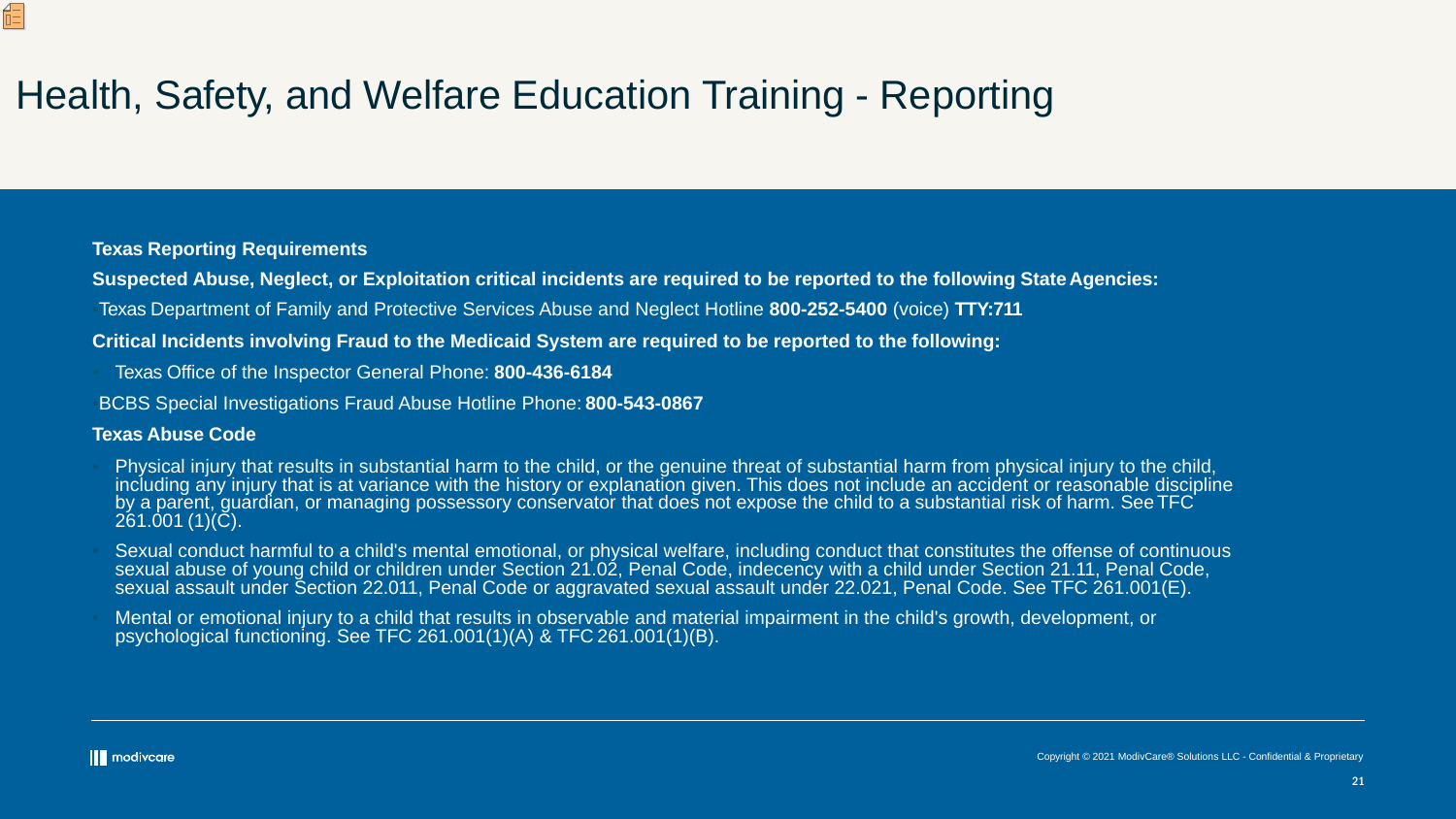# Health, Safety, and Welfare Education Training - Reporting

### **FLORIDA State-Specific Reporting Requirements**

If the member is in immediate danger, dial 911 or the local police.

### **Immediately contact the appropriate agency**

- Telephone: **1-800-96-ABUSE (1-800-962-2873)** available 24/7 / Press 2 to report abuse, neglect, or exploitation of the elderly or a vulnerable adult
- TTY (Telephone Device for the Deaf): **1-800-453-5145**
- Fax a detailed written report with your name and contact telephone to: **1-800-914-0004**
- Website: [https://reportabuse.dcf.state.fl.us](https://reportabuse.dcf.state.fl.us/)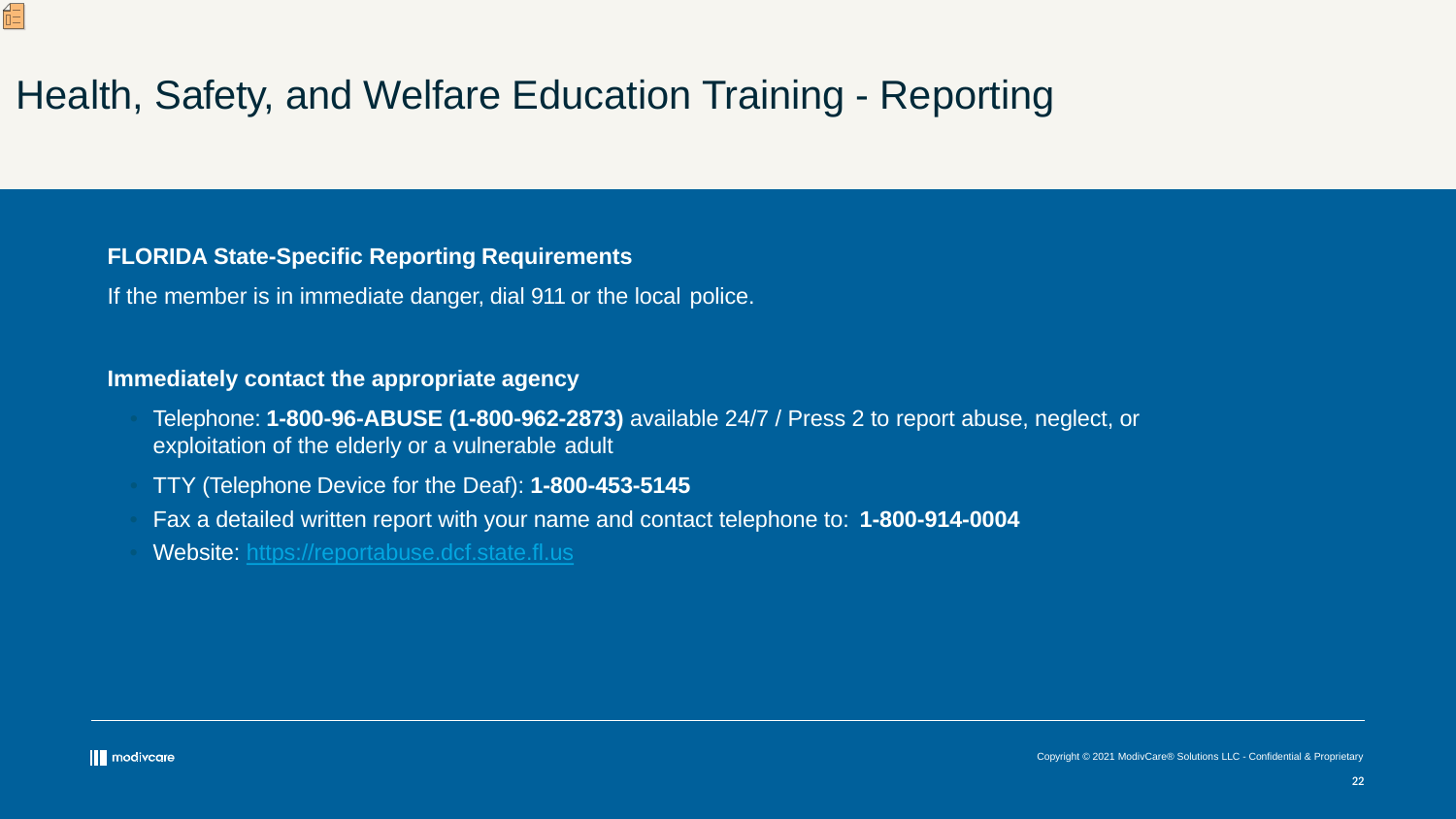## Health, Safety, and Welfare Education Training - Reporting

### **Illinois State-Specific Reporting Requirements**

Critical incidents apply to Medicaid and dual-eligible (Medicare/Medicaid) both long-term services and support (LTSS) and non-LTSS

- Reports regarding enrollees who are age 18 or older and living in the community Illinois Department on Aging (DoA) by utilizing the Adult Protective Services (APS) Hotline number at **866-800- 1409 (voice)** and **888-206-1327 (TTY)**
- Reports regarding enrollees age 18 to 59 who are receiving mental health or developmental disability services in programs operated, licensed, certified or funded by the Illinois Department of Human Services (DHS) Illinois DHS Office of the Inspector General Hotline at **800- 368-1463 (voice and TTY)**
- Reports regarding Members in nursing facilities Department of Public Health's nursing home complaint hotline at**800-252-4343**
- Report Critical Incidents involving children call the Department of Children and Family Services **800-252-2873**

### **Reports of deaths - must be reported to Illinois OIG asfollows:**

- Deaths occurring on-site in any residential or nonresidentialprogram
- Deaths within 14 days of discharge or transfer from a residentialprogram
- Deaths within 24 hours after deflection from a residential program
- A death must be reported to the office of inspector general (OIG) within 24 hours of the staff becoming aware of it. If the death is suspected to be the result of abuse or neglect by staff, the death must be reported within fourhours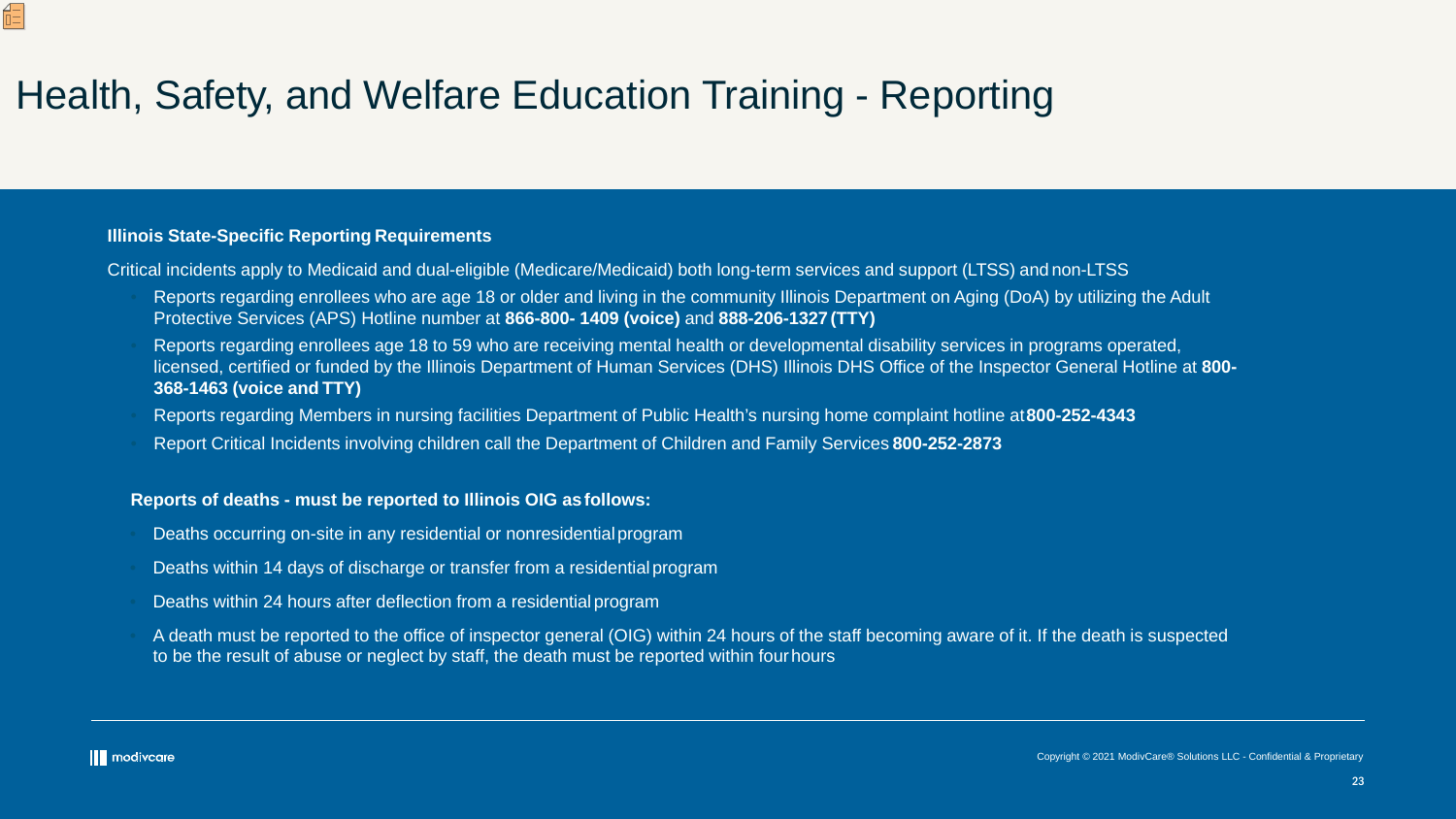# Health, Safety, and Welfare Education Training - Reporting

## **Kentucky State-Specific Reporting Requirements**

- If the member is in immediate danger, dial 911 or the local police.
- Report to Humana immediately by calling enrollee/provider services at **800-444-9137**.
- Kentucky providers can use the following link to learn about identifying and reporting child and adult abuse, neglect, and exploitation:
- <https://chfs.ky.gov/agencies/dcbs/dpp/Pages/default.aspx>
- To report abuse, neglect, and exploitation in Kentucky, reporters can call **1-877-KYSAFE1 (877-597-2331)**
- Reports of non-emergencies that don't require an immediate response can be submitted online at <https://prdweb.chfs.ky.gov/ReportAbuse/>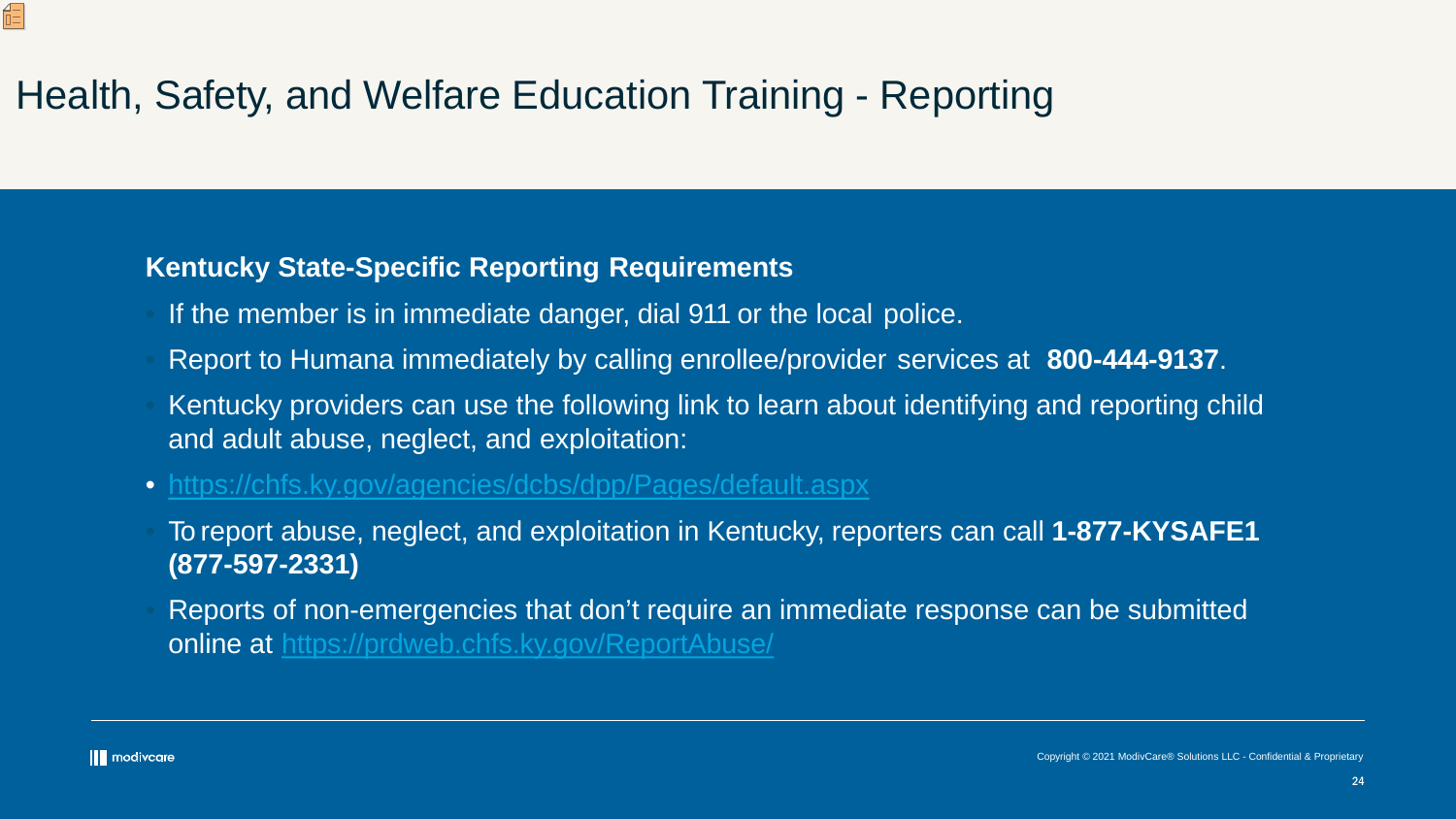# Health, Safety, and Welfare Education Training - Reporting

## **Louisiana State-Specific Reporting Requirements**

- If the member is in immediate danger, dial 911 or the local police.
- As mandated reporters and as required by Louisiana's Children's Code Title VI, Article 603, providers are required to report adverse incidents to the enrollee's MCO within one business day from discovery of the adverse incident.
- Call enrollee/provider services at **800-448-3810**
- Report to applicable agencies such as Department of Children and Family Services (DCFS) and Adult Protective Services (APS).